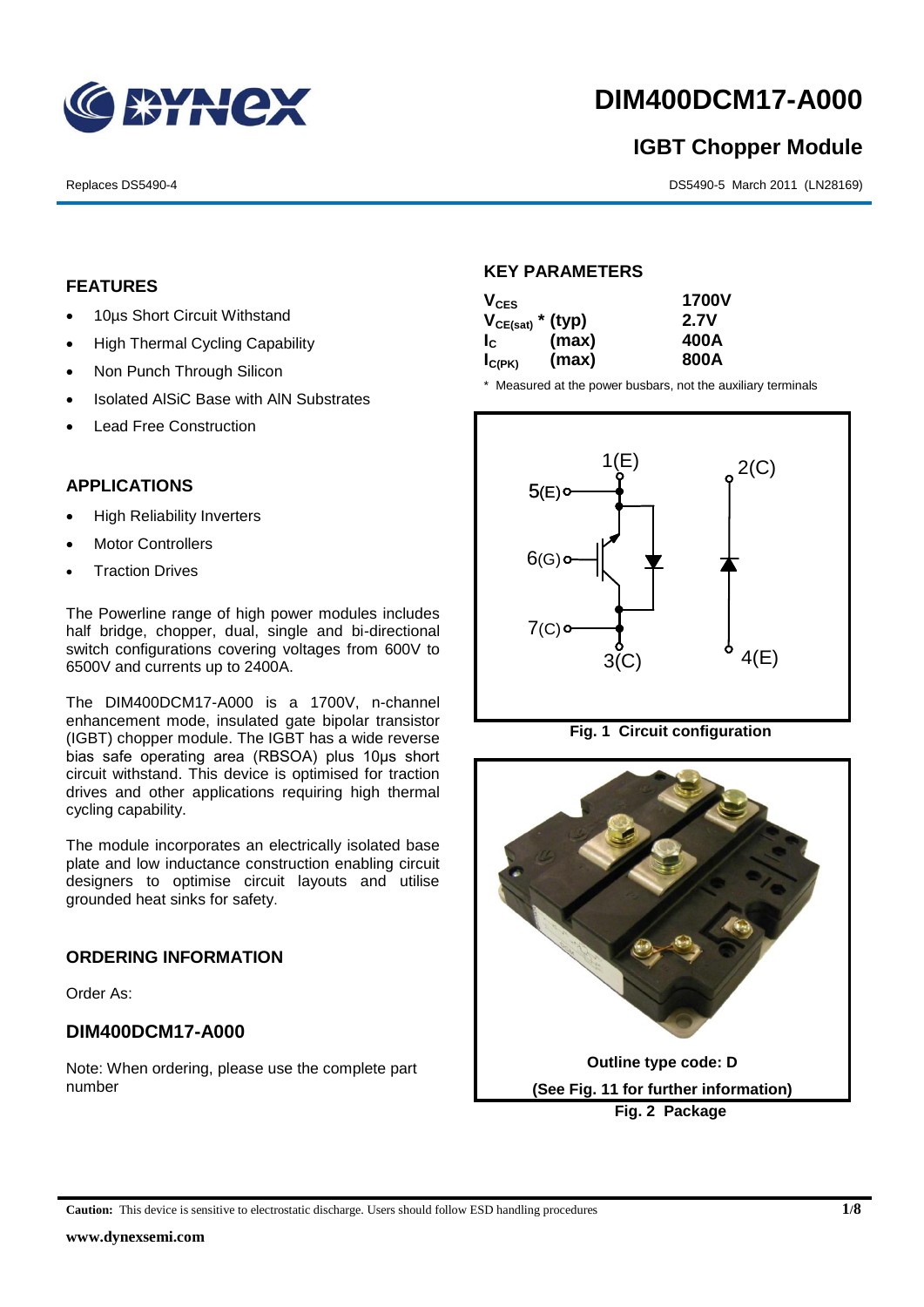### **ABSOLUTE MAXIMUM RATINGS**

Stresses above those listed under 'Absolute Maximum Ratings' may cause permanent damage to the device. In extreme conditions, as with all semiconductors, this may include potentially hazardous rupture of the package. Appropriate safety precautions should always be followed. Exposure to Absolute Maximum Ratings may affect device reliability.

#### **Tcase = 25°C unless stated otherwise**

| Symbol           | <b>Parameter</b>                                                             | <b>Test Conditions</b>                                   |      | <b>Units</b> |
|------------------|------------------------------------------------------------------------------|----------------------------------------------------------|------|--------------|
| $V_{CES}$        | Collector-emitter voltage                                                    | 1700<br>$V_{GE} = 0V$                                    |      | V            |
| $V_{GES}$        | Gate-emitter voltage                                                         |                                                          | ±20  | $\vee$       |
| $I_{\rm C}$      | Continuous collector current                                                 | $T_{\text{case}} = 75^{\circ}C$                          | 400  | A            |
| $I_{C(PK)}$      | 1ms, $T_{\text{case}} = 110^{\circ}$ C<br>Peak collector current             |                                                          | 800  | A            |
| $P_{\text{max}}$ | Max. transistor power dissipation                                            | $T_{\text{case}} = 25^{\circ}C$ , $T_i = 150^{\circ}C$   |      | W            |
| $I^2t$           | Diode $I^2$ t value (IGBT arm)                                               |                                                          | 30   | $kA^2s$      |
|                  | $V_R = 0$ , $t_p = 10$ ms, $T_i = 125$ °C<br>Diode $I^2$ t value (Diode arm) |                                                          | 120  | $kA^2s$      |
| $V_{\sf isol}$   | Isolation voltage - per module                                               | Commoned terminals to base plate.<br>AC RMS, 1 min, 50Hz | 4000 | $\vee$       |
| $Q_{PD}$         | Partial discharge - per module                                               | IEC1287, $V_1$ = 1800V, $V_2$ = 1300V, 50Hz RMS          | 10   | рC           |

#### **THERMAL AND MECHANICAL RATINGS**

| Internal insulation material:     | AIN              |
|-----------------------------------|------------------|
| Baseplate material:               | <b>AISiC</b>     |
| Creepage distance:                | 20 <sub>mm</sub> |
| Clearance:                        | 10 <sub>mm</sub> |
| CTI (Comparative Tracking Index): | 350              |

| Symbol                     | <b>Parameter</b>                                      | <b>Test Conditions</b>                        | Min   | Typ. | Max | <b>Units</b>    |
|----------------------------|-------------------------------------------------------|-----------------------------------------------|-------|------|-----|-----------------|
| $R_{th(i-c)}$              | Thermal resistance - transistor (per arm)             | Continuous dissipation -<br>junction to case  |       |      | 36  | °C/kW           |
|                            | Thermal resistance – diode (IGBT arm)                 | Continuous dissipation -                      |       |      | 80  | °C/kW           |
| $R_{th(j-c)}$              | Thermal resistance - diode (Diode arm)                | junction to case                              |       |      | 40  | °C/kW           |
| $R_{th(c-h)}$              | Thermal resistance – case to heatsink<br>(per module) | Mounting torque 5Nm<br>(with mounting grease) |       | ۰    | 8   | °C/kW           |
| $\mathsf{T}_\mathsf{i}$    | Junction temperature                                  | Transistor                                    |       | ۰    | 150 | $^{\circ}C$     |
|                            |                                                       | Diode                                         |       | ۰    | 125 | $^{\circ}C$     |
| ${\mathsf T}_{\text{stg}}$ | Storage temperature range                             |                                               | $-40$ | ۰    | 125 | $\rm ^{\circ}C$ |
|                            |                                                       | Mounting - M6                                 |       | ۰    | 5   | Nm              |
|                            | Screw torque                                          | Electrical connections - M4                   |       |      | 2   | N <sub>m</sub>  |
|                            |                                                       | Electrical connections - M8                   |       |      | 10  | Nm              |

**2/8** Caution: This device is sensitive to electrostatic discharge. Users should follow ESD handling procedures.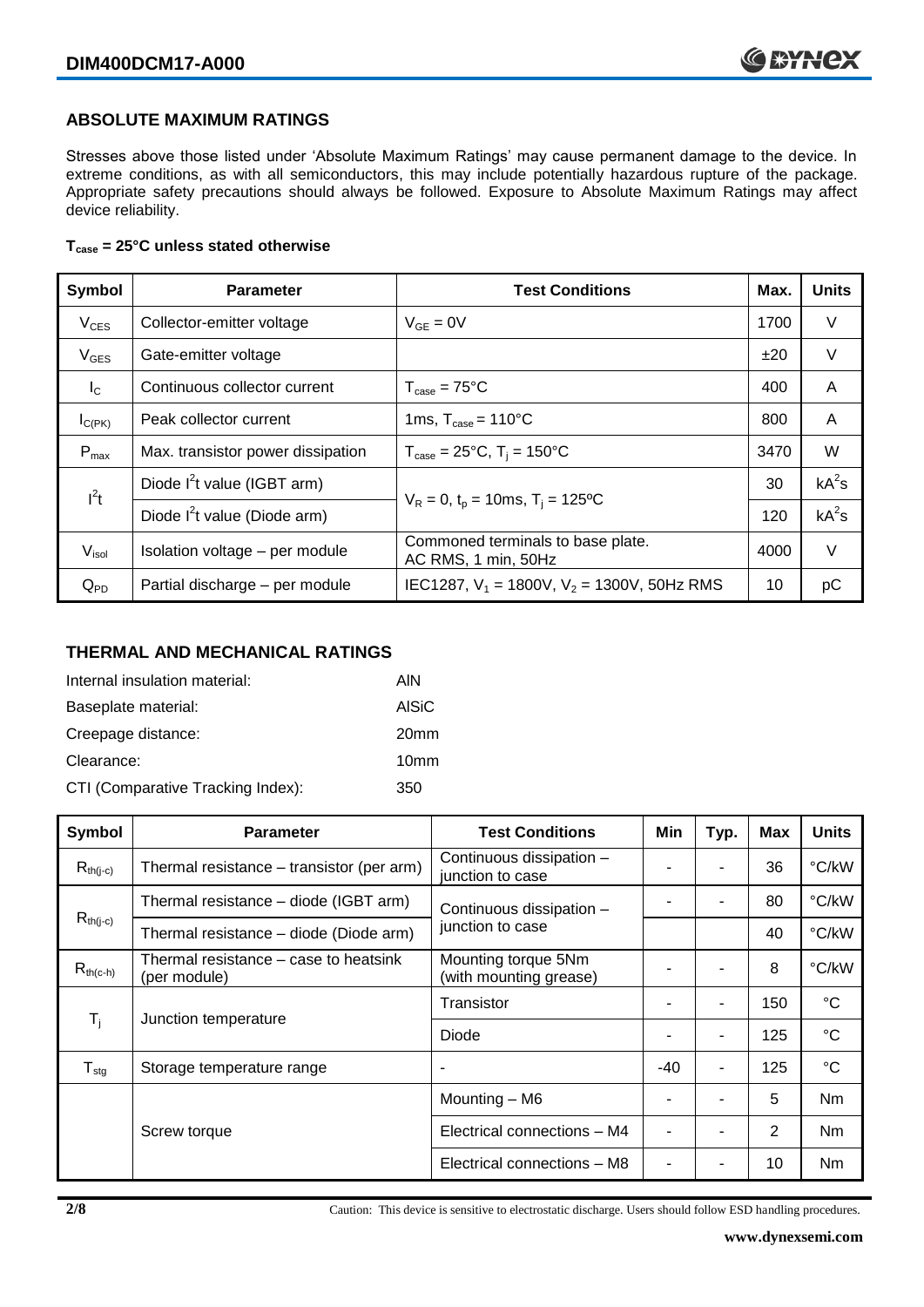# **ELECTRICAL CHARACTERISTICS**

#### **Tcase = 25°C unless stated otherwise.**

| <b>Symbol</b>      | <b>Parameter</b>                                           | <b>Test Conditions</b>                                                                                                                                      | Min | <b>Typ</b> | <b>Max</b>     | <b>Units</b> |
|--------------------|------------------------------------------------------------|-------------------------------------------------------------------------------------------------------------------------------------------------------------|-----|------------|----------------|--------------|
| $I_{\text{CES}}$   | Collector cut-off current                                  | $V_{GE} = 0V$ , $V_{CE} = V_{CES}$                                                                                                                          |     |            | 1              | mA           |
|                    |                                                            | $V_{GF} = 0V$ , $V_{CF} = V_{CES}$ , $T_{case} = 125$ °C                                                                                                    |     |            | 12             | mA           |
| $I_{\text{GES}}$   | Gate leakage current                                       | $V_{GF} = \pm 20V$ , $V_{CF} = 0V$                                                                                                                          |     |            | $\overline{2}$ | μA           |
| $V_{GE(TH)}$       | Gate threshold voltage<br>$I_c = 20mA$ , $V_{GE} = V_{CE}$ |                                                                                                                                                             | 4.5 | 5.5        | 6.5            | $\vee$       |
| $^{\dagger}$       | Collector-emitter saturation<br>voltage                    | $V_{GE}$ = 15V, $I_C$ = 400A                                                                                                                                |     | 2.7        | 3.2            | $\vee$       |
| $V_{CE(sat)}$      |                                                            | $V_{GE}$ = 15V, $I_C$ = 400A, T <sub>i</sub> = 125°C                                                                                                        |     | 3.4        | 4.0            | $\vee$       |
| $I_F$              | Diode forward current                                      | DC                                                                                                                                                          |     |            | 400            | A            |
| $I_{FM}$           | Diode maximum forward current                              | $t_p = 1$ ms                                                                                                                                                |     |            | 800            | A            |
|                    | Diode forward voltage<br>(IGBT arm)                        | $I_F = 400A$                                                                                                                                                |     | 2.2        | 2.5            | V            |
|                    | Diode forward voltage<br>(Diode arm)                       |                                                                                                                                                             |     | 1.8        | 2.1            | $\vee$       |
| $V_F$ <sup>†</sup> | Diode forward voltage<br>(IGBT arm)                        |                                                                                                                                                             |     | 2.3        | 2.6            | $\vee$       |
|                    | Diode forward voltage<br>(Diode arm)                       | $I_F = 400A$ , $T_i = 125^{\circ}C$                                                                                                                         |     | 1.8        | 2.1            | $\vee$       |
| $C_{\text{ies}}$   | Input capacitance                                          | $V_{CF} = 25V$ , $V_{GF} = 0V$ , f = 1MHz                                                                                                                   |     | 30         |                | nF           |
| $Q_q$              | Gate charge                                                | ±15V                                                                                                                                                        |     | 4.5        |                | $\mu$ C      |
| $C_{res}$          | Reverse transfer capacitance                               | $V_{CE} = 25V$ , $V_{GE} = 0V$ , f = 1MHz                                                                                                                   |     | 2.5        |                | nF           |
| $L_M$              | Module inductance - per arm                                |                                                                                                                                                             |     | 20         |                | nH           |
| $R_{INT}$          | Internal transistor resistance -<br>per arm                |                                                                                                                                                             |     | 270        |                | $\mu\Omega$  |
| $SC_{Data}$        | Short circuit current, I <sub>SC</sub>                     | $T_i = 125$ °C, $V_{CC} = 1000V$<br>$t_p \le 10 \mu s$ , $V_{GE} \le 15 V$<br>$V_{CE \text{ (max)}} = V_{CES} - L^{\dagger} x \text{ dI/dt}$<br>IEC 60747-9 |     | 1600       |                | A            |

# **Note:**

† Measured at the power busbars, not the auxiliary terminals

 $*$  L is the circuit inductance  $+ L_{M}$ 

**Caution:** This device is sensitive to electrostatic discharge. Users should follow ESD handling procedures **3/8**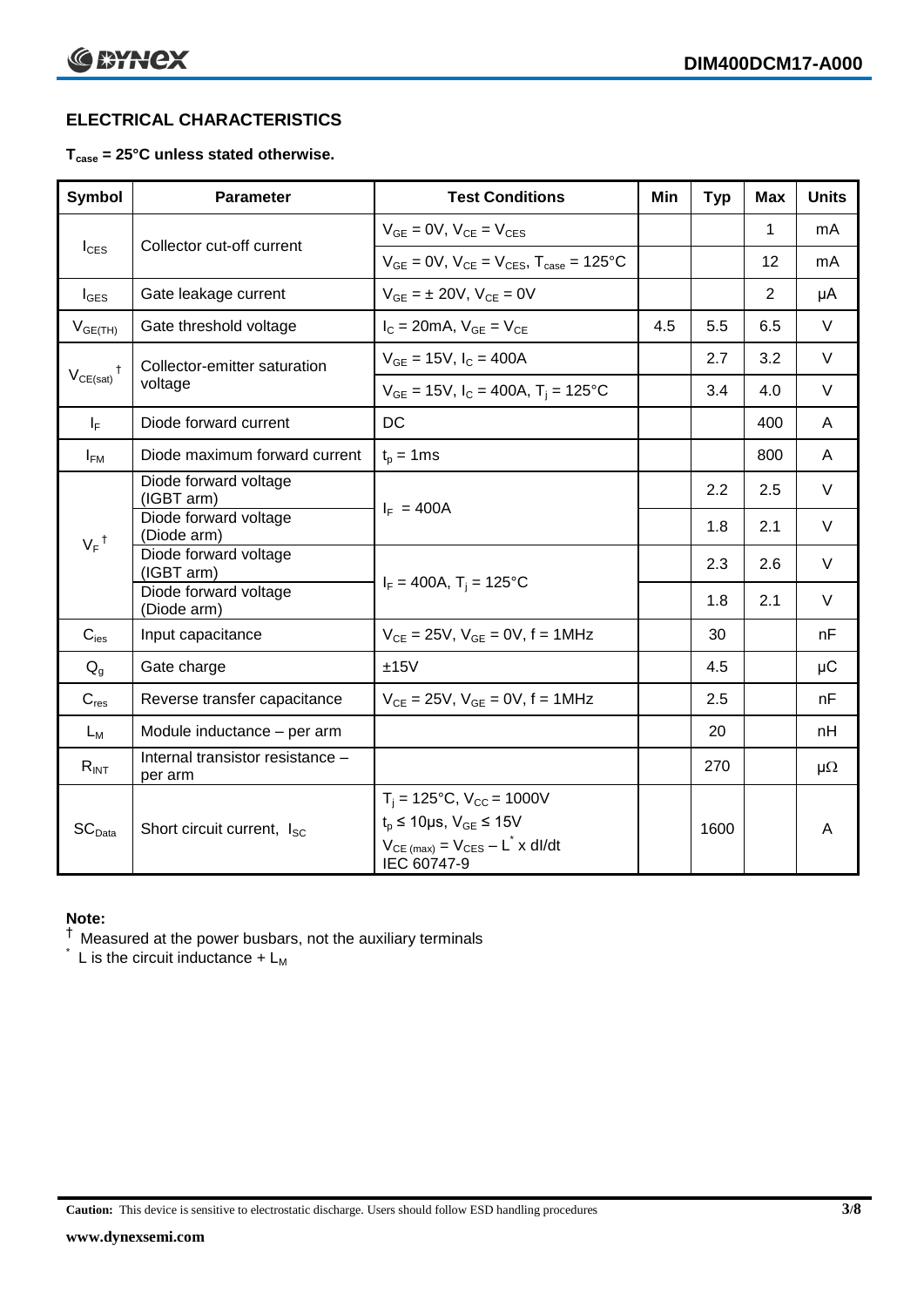## **ELECTRICAL CHARACTERISTICS**

**Tcase = 25°C unless stated otherwise**

| <b>Symbol</b>       | <b>Parameter</b>               | <b>Test Conditions</b>                       | Min | Typ. | <b>Max</b> | <b>Units</b> |
|---------------------|--------------------------------|----------------------------------------------|-----|------|------------|--------------|
| $t_{d(\text{off})}$ | Turn-off delay time            |                                              |     | 1150 |            | ns           |
| $t_{\rm f}$         | Fall time                      | $I_{C} = 400A$<br>$V_{GE} = \pm 15V$         |     | 100  |            | ns           |
| $E_{OFF}$           | Turn-off energy loss           | $V_{CE} = 900V$                              |     | 120  |            | mJ           |
| $t_{d(on)}$         | Turn-on delay time             | $R_{G(ON)} = 4.7\Omega$                      |     | 250  |            | ns           |
| $t_{r}$             | Rise time                      | $R_{G(OFF)} = 4.7\Omega$<br>$L_s \sim 100nH$ |     | 250  |            | ns           |
| $E_{ON}$            | Turn-on energy loss            |                                              |     | 150  |            | mJ           |
| $Q_{rr}$            | Diode reverse recovery charge  | <b>IGBT</b> arm                              |     | 100  |            | μC           |
| $I_{rr}$            | Diode reverse recovery current | $I_F = 400A$<br>$V_{CE} = 900V$              |     | 230  |            | A            |
| $E_{rec}$           | Diode reverse recovery energy  | $dl_F/dt = 2000A/\mu s$                      |     | 70   |            | mJ           |
| $Q_{rr}$            | Diode reverse recovery charge  | Diode arm                                    |     | 130  |            | μC           |
| $I_{rr}$            | Diode reverse recovery current | $I_F = 400A$<br>$V_{CE} = 900V$              |     | 300  |            | A            |
| $E_{rec}$           | Diode reverse recovery energy  | $dl_F/dt = 2000 A/\mu s$                     |     | 90   |            | mJ           |

# **Tcase = 125°C unless stated otherwise**

| Symbol              | <b>Parameter</b>               | <b>Test Conditions</b>                       | Min | Typ. | <b>Max</b> | <b>Units</b> |
|---------------------|--------------------------------|----------------------------------------------|-----|------|------------|--------------|
| $t_{d(\text{off})}$ | Turn-off delay time            |                                              |     | 1400 |            | ns           |
| $t_{\rm f}$         | Fall time                      | $I_{C} = 400A$<br>$V_{GE} = \pm 15V$         |     | 130  |            | ns           |
| $E_{OFF}$           | Turn-off energy loss           | $V_{CE} = 900V$                              |     | 180  |            | mJ           |
| $t_{d(on)}$         | Turn-on delay time             | $R_{G(ON)} = 4.7\Omega$                      |     | 400  |            | ns           |
| $t_{r}$             | Rise time                      | $R_{G(OFF)} = 4.7\Omega$<br>$L_s \sim 100nH$ |     | 250  |            | ns           |
| $E_{ON}$            | Turn-on energy loss            |                                              |     | 170  |            | mJ           |
| $Q_{rr}$            | Diode reverse recovery charge  | <b>IGBT</b> arm                              |     | 170  |            | μC           |
| $I_{rr}$            | Diode reverse recovery current | $I_F = 400A$<br>$V_{CE}$ = 900V              |     | 270  |            | A            |
| $E_{rec}$           | Diode reverse recovery energy  | $dl_F/dt = 2000A/\mu s$                      |     | 100  |            | mJ           |
| $Q_{rr}$            | Diode reverse recovery charge  | Diode arm                                    |     | 220  |            | μC           |
| $I_{rr}$            | Diode reverse recovery current | $I_F = 400A$<br>$V_{CE} = 900V$              |     | 350  |            | A            |
| $E_{rec}$           | Diode reverse recovery energy  | $dl_F/dt = 2000 A/\mu s$                     |     | 130  |            | mJ           |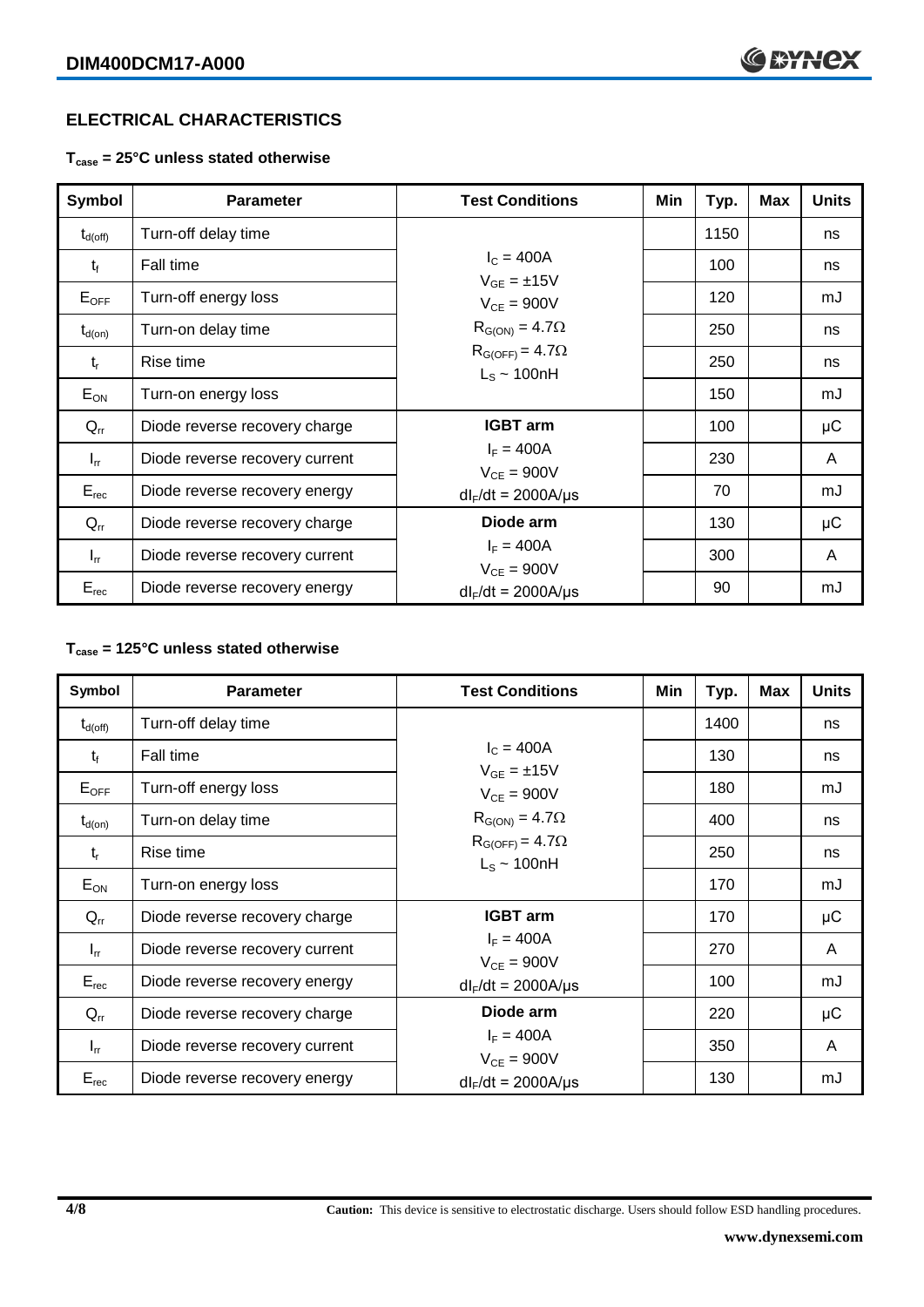

**Caution:** This device is sensitive to electrostatic discharge. Users should follow ESD handling procedures **5/8**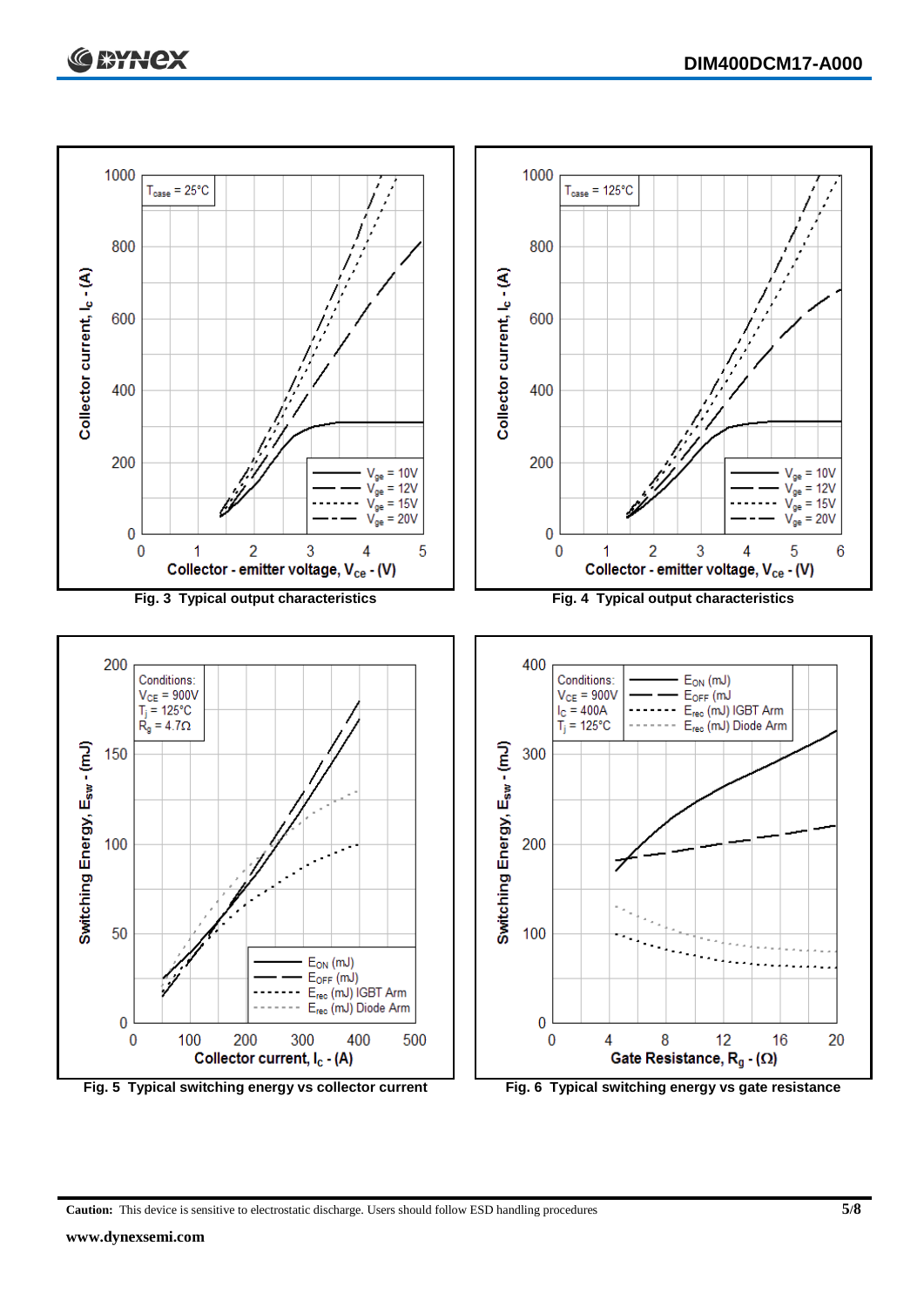

**6/8 Caution:** This device is sensitive to electrostatic discharge. Users should follow ESD handling procedures.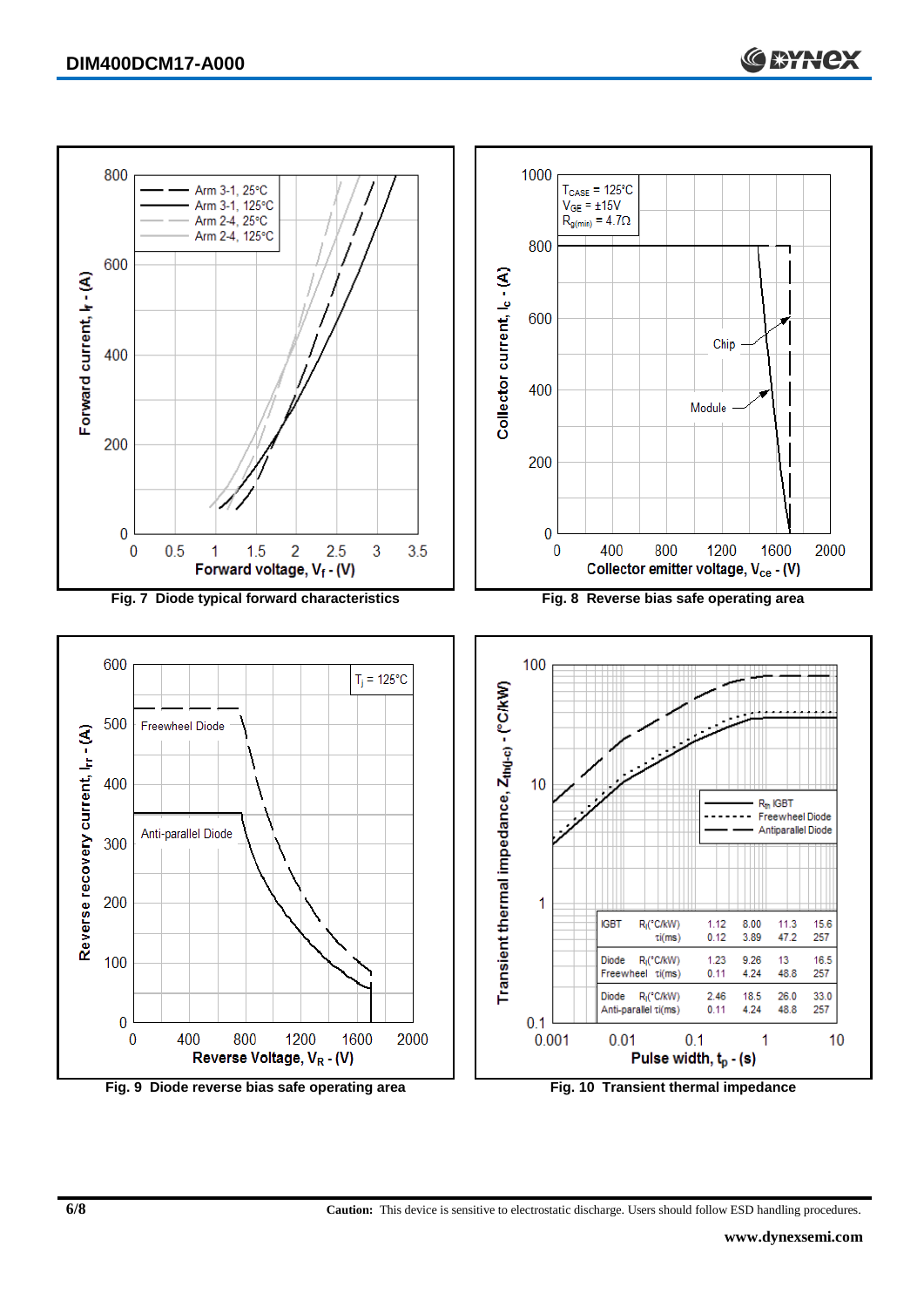

#### **PACKAGE DETAILS**

For further package information, please visit our website or contact Customer Services. All dimensions in mm, unless stated otherwise. **DO NOT SCALE.**



**Caution:** This device is sensitive to electrostatic discharge. Users should follow ESD handling procedures **7/8**